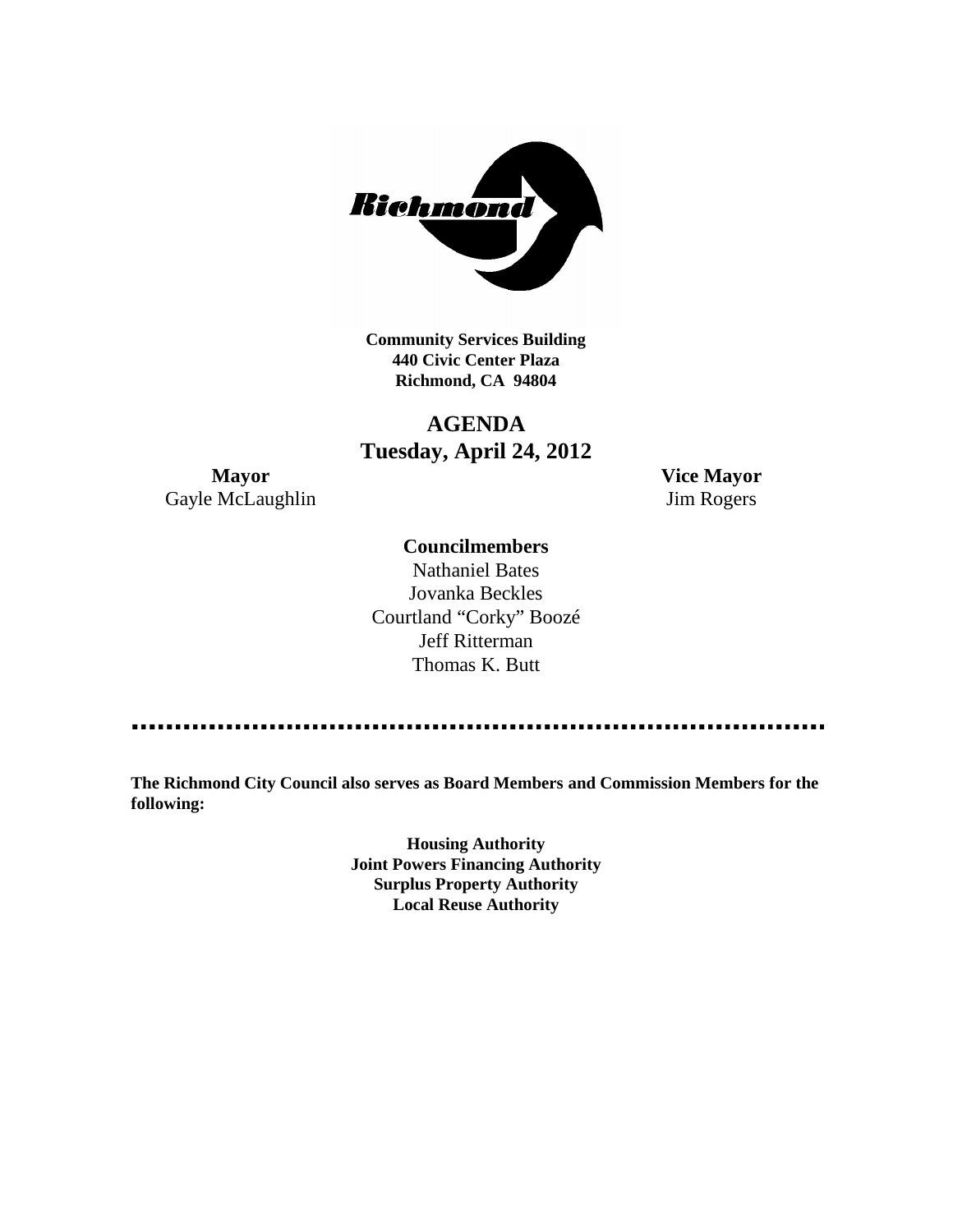# **MEETING PROCEDURES**

The City of Richmond encourages community participation at its City Council meetings and has established procedures that are intended to accommodate public input in a timely and time-sensitive way. As a courtesy to all members of the public who wish to participate in City Council meetings, please observe the following procedures:

**PUBLIC COMMENT ON AGENDA ITEMS:** Anyone who desires to address the City Council on items appearing on the agenda must complete and file a pink speaker's card with the City Clerk **prior** to the City Council's consideration of the item. Once the City Clerk has announced the item and discussion has commenced, no person shall be permitted to speak on the item other than those persons who have submitted their names to the City Clerk. Your name will be called when the item is announced for discussion. **Each speaker will be allowed TWO (2) MINUTES to address the City Council on NON-PUBLIC HEARING items listed on the agenda.**

**OPEN FORUM FOR PUBLIC COMMENT:** Individuals who would like to address the City Council on matters not listed on the agenda or on **Presentations, Proclamations and Commendations, Report from the City Attorney, or Reports of Officers** may do so under Open Forum. All speakers must complete and file a pink speaker's card with the City Clerk **prior** to the commencement of Open Forum. **The amount of time allotted to individual speakers shall be determined based on the number of persons requesting to speak during this item. The time allocation for each speaker will be as follows: 15 or fewer speakers, a maximum of 2 minutes; 16 to 24 speakers, a maximum of 1 and one-half minutes; and 25 or more speakers, a maximum of 1 minute.**

#### **SPEAKERS ARE REQUESTED TO OCCUPY THE RESERVED SEATS IN THE FRONT ROW BEHIND THE SPEAKER'S PODIUM AS THEIR NAME IS ANNOUNCED BY THE CITY CLERK.**

**CONSENT CALENDAR:** Consent Calendar items are considered routine and will be enacted, approved or adopted by one motion unless a request for removal for discussion or explanation is received from the audience or the City Council. A member of the audience requesting to remove an item from the Consent Calendar must complete and file a speaker's card with the City Clerk **prior to the City Council's consideration of Agenda Review.** An item removed from the Consent Calendar may be placed anywhere on the agenda following the City Council's agenda review.

Any law enforcement officer on duty or whose service is commanded by the presiding officer shall be Sergeant-at-Arms of the Council meetings. He/she, or they, shall carry out all orders and instructions given by the presiding officer for the purpose of maintaining order and decorum at the Council meetings (City Council Rules of Procedure and Order Section III F, RMC Section 2.12.030).

**\*\*\*\*\*\*\*\*\*\*\*\*\*\*\*\*\*\*\*\*\*\*\*\*\*\*\*\*\*\*\*\*\*\*\*\*\*\*\*\*\*\*\*\*\*\*\*\*\*\*\*\*\*\*\*\*\*\***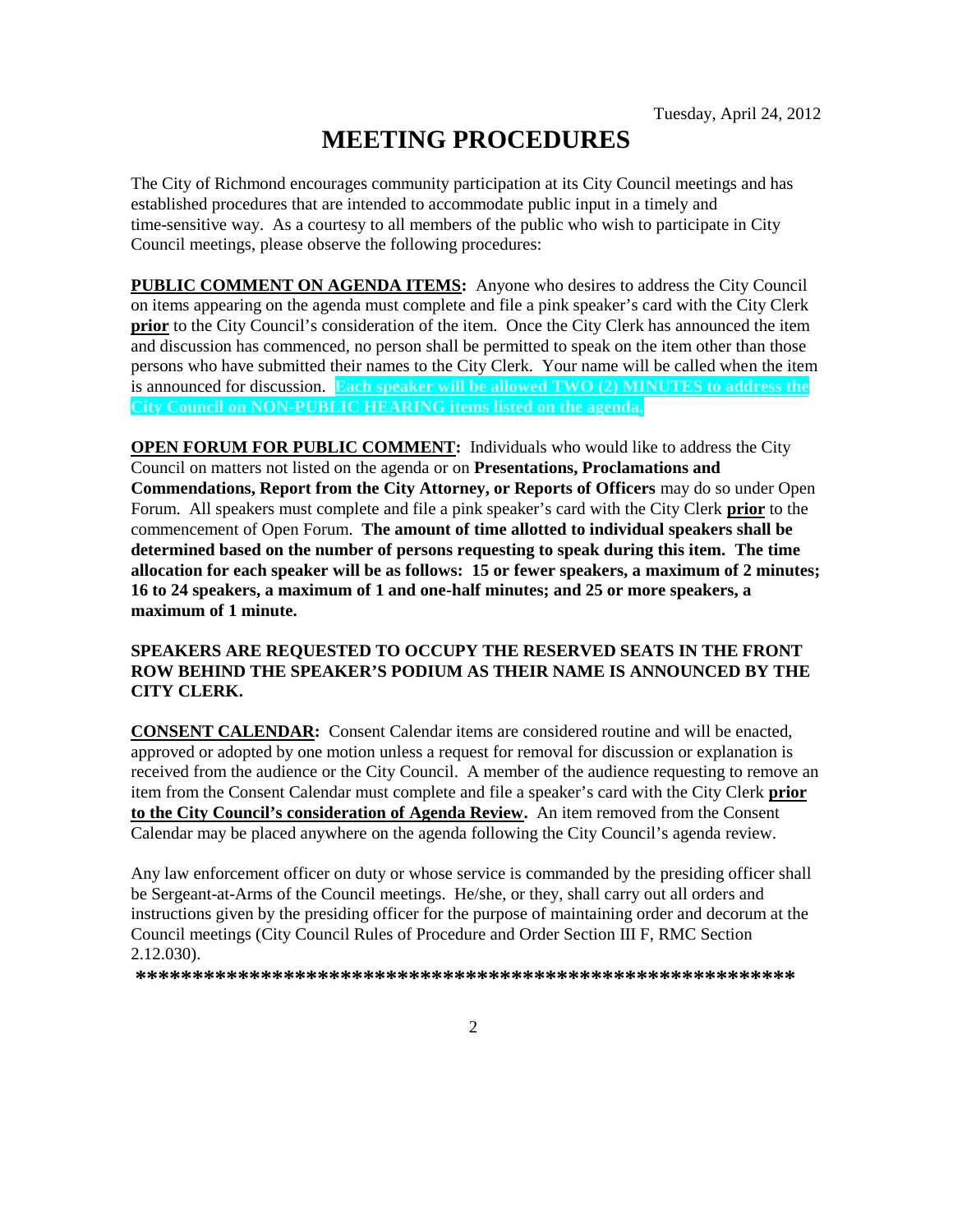Tuesday, April 24, 2012

### **EVENING OPEN SESSION**

5:00 p.m.

### **A. ROLL CALL**

#### **B. PUBLIC COMMENT**

#### **C. ADJOURN TO CLOSED SESSION**

### **CLOSED SESSION**

Shimada Room of the Community Services Building

#### **A. CITY COUNCIL**

**A-1.** CONFERENCE WITH LABOR NEGOTIATORS (Government Code Section 54957.6):

> IAFF Local 188 Negotiations, Negotiators: Lisa Stephenson, Michael Banks, and Jack Hughes Local 21 Negotiations, Negotiators: Lisa Stephenson and Jack Hughes

**A-2.** PUBLIC EMPLOYEE APPOINTMENT (Government Code Section 54957.6):

Confidential Investigative and Appeals Officer: Police Commission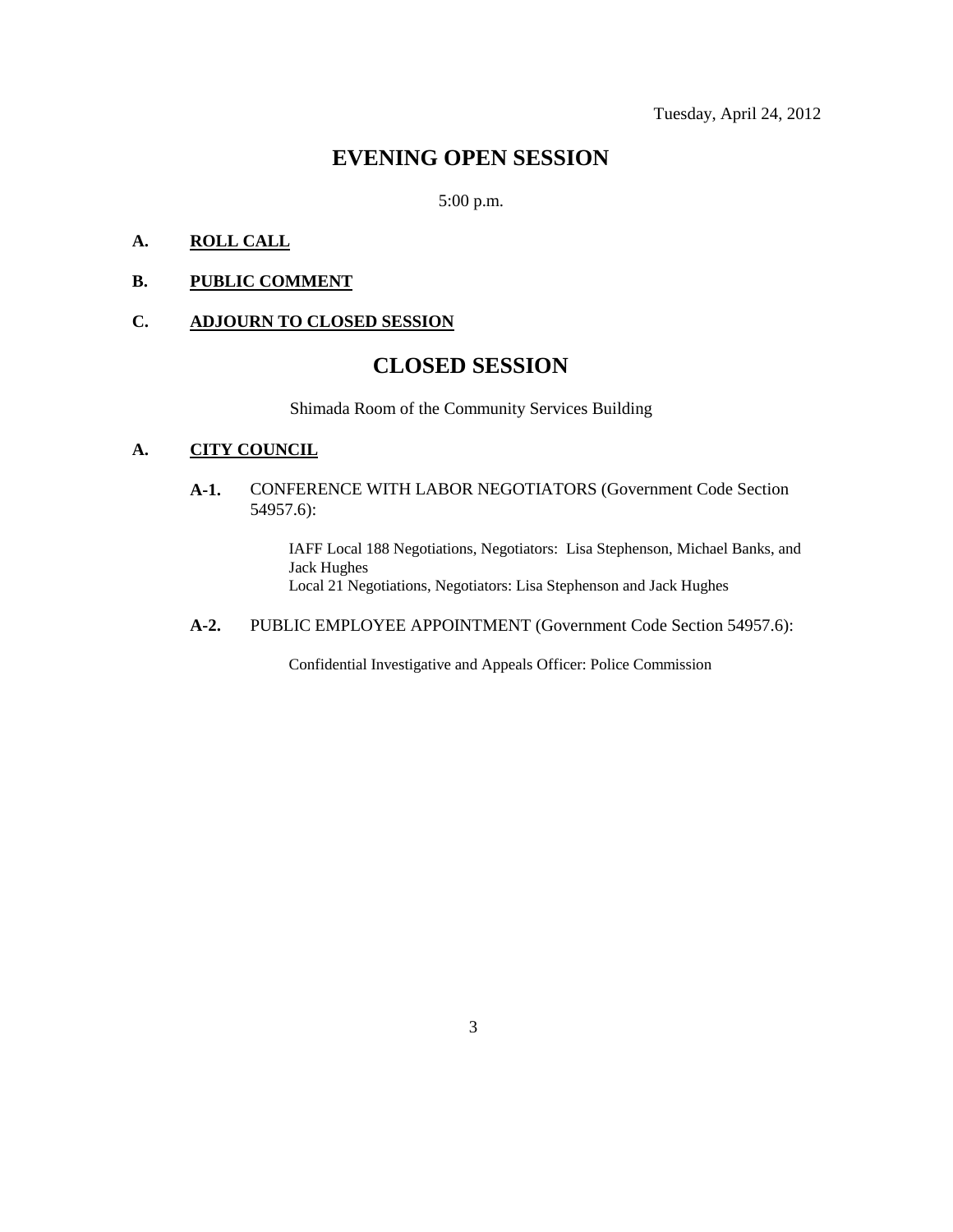## **SPECIAL MEETING OF THE RICHMOND HOUSING AUTHORITY**

6:15 p.m.

- **A. PLEDGE TO THE FLAG**
- **B. ROLL CALL**
- **C. STATEMENT OF CONFLICT OF INTEREST**
- **D. AGENDA REVIEW**

#### **E. OPEN FORUM FOR PUBLIC COMMENT**

#### **F. HOUSING AUTHORITY CONSENT CALENDAR**

- **F-1.** ADOPT a resolution authorizing the Authority's Executive Director to execute an amendment to the Exclusive Negotiating Rights Agreement (ENRA) and Predevelopment Cost Sharing Agreement (PCSA) for the Nystrom Village Neighborhood Revitalization Project with Related of California/Mercy Housing/Community Housing Development Corporation, extending the negotiating period from April 30, 2012 to September 30, 2013 - Richmond Housing Authority (Tim Jones 621-1310/Latan Jones 235-2062).
- **F-2.** APPROVE the minutes of the January 24, and February 7, 2012, meetings City Clerk's Office (Diane Holmes 620-6514).

#### **G. ADJOURNMENT**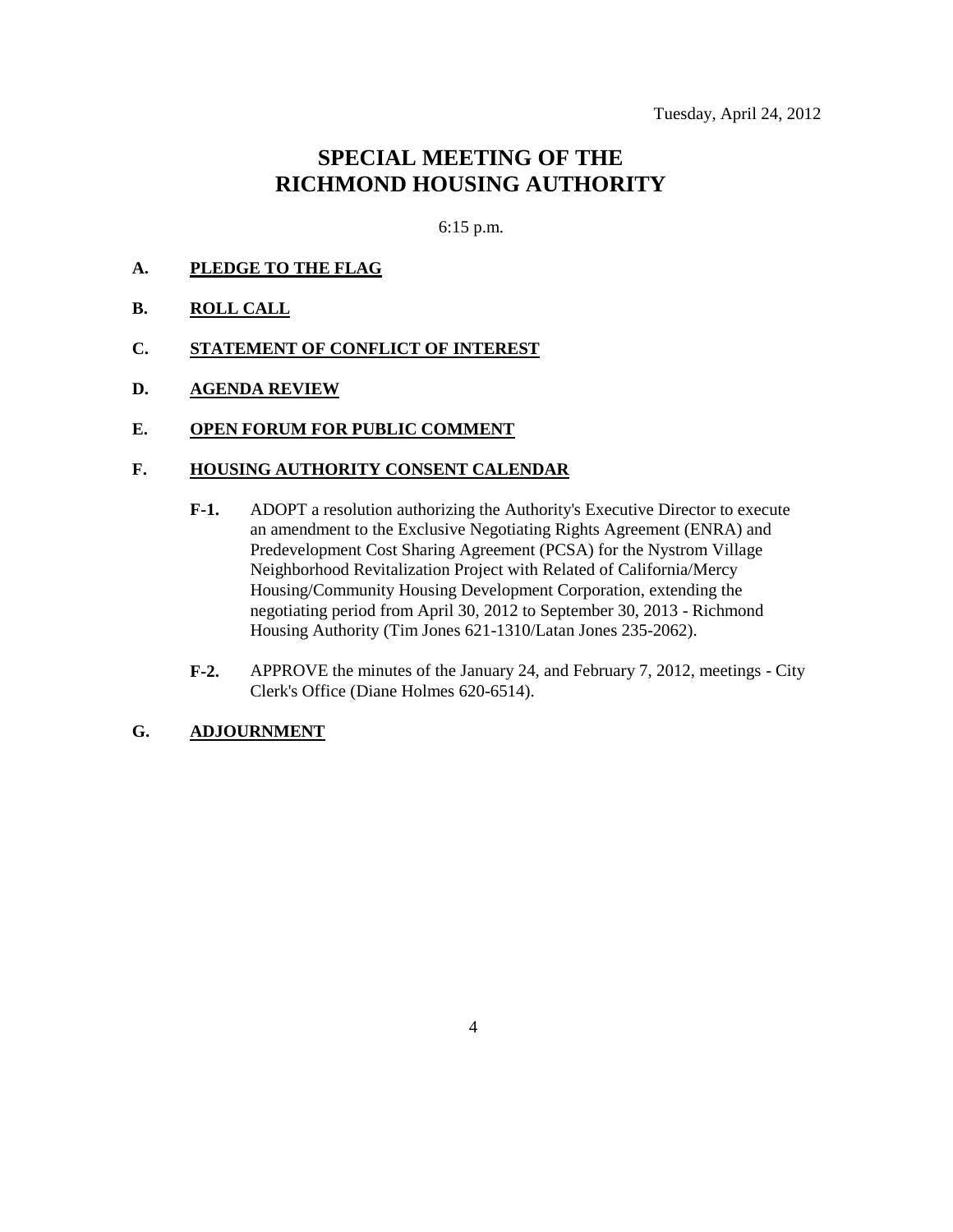## **SPECIAL MEETING OF THE RICHMOND CITY COUNCIL**

6:30 p.m.

#### **A. ROLL CALL**

- **B. READING OF THE CODE OF ETHICS**
- **C. STATEMENT OF CONFLICT OF INTEREST**
- **D. AGENDA REVIEW**

#### **E. OPEN FORUM FOR PUBLIC COMMENT**

#### **F. PRESENTATIONS, PROCLAMATIONS, AND COMMENDATIONS**

- **F-1.** PROCLAMATION recognizing May 2012 as National Historic Preservation Month - Mayor's Office (Mayor McLaughlin 620-6503).
- **F-2.** PROCLAMATION recognizing April 2012 as National Poetry month and honoring Dwayne Parish as Richmond's first Poet Laureate - Mayor's Office (Mayor McLaughlin 620-6503).
- **F-3.** PROCLAMATION honoring former City Attorney Randy Riddle, Scott Dickey, and Louise Renne - Mayor McLaughlin (620-6503) and Vice Mayor Rogers (867-5725).

#### **G. REPORT FROM THE CITY ATTORNEY OF FINAL DECISIONS MADE AND NON-CONFIDENTIAL DISCUSSIONS HELD DURING CLOSED SESSION**

#### **H. STUDY SESSION**

- **H-1.** DISCUSS the recently certified Stroke Program at Doctors Hospital, presented by Dr. Desmond Carson, Stroke Program Director - Mayor McLaughlin (620- 6503) and Councilmember Ritterman (620-6861).
- **H-2.** RECEIVE a presentation from the Men and Women of Purpose Councilmember Butt (236-7435).